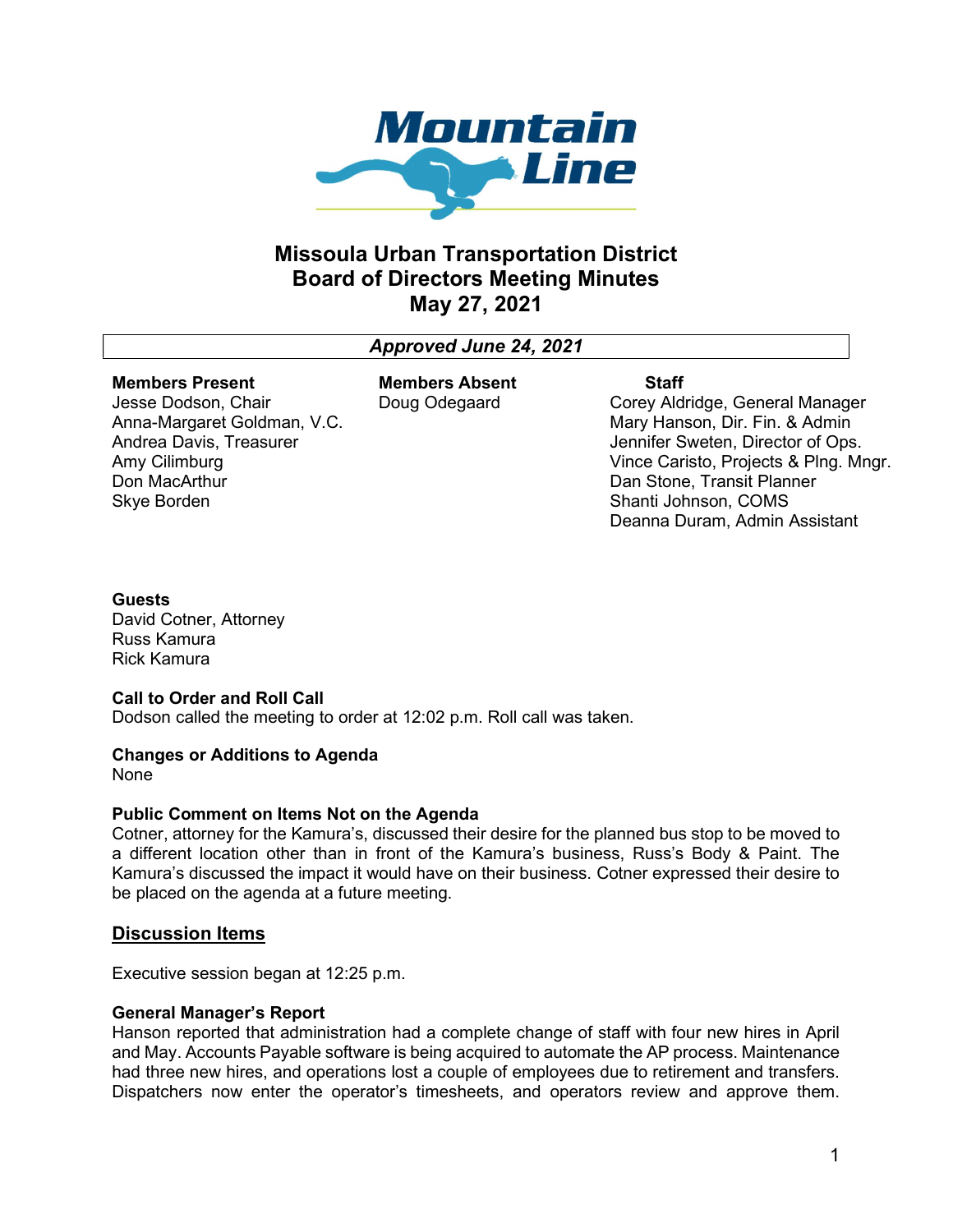Quarterly reports for January- March were submitted timely. Financial statements for May and June will be compiled, and the FY22 budget prepared for June's Board meeting.

Sweten reported the federal mask mandate was extended until Sept 13<sup>th</sup>. Masks are required on buses and are provided for individuals who may not carry them. On Tuesday, June 1<sup>st</sup> front door boarding will begin again. More than half of employees are fully vaccinated. A new operator training class starts Tuesday, June 1<sup>st</sup>, with five operators in the class at this point. Future classes are slated for July, August, September, and November. Cummins and Gillig were on-site this week to provide training to our maintenance team. Two new Gillig electric buses are on-site. Saturday Market Trolley resumed service, and Wednesday, Out to Lunch will start this next week. Landscaping has begun at the Transfer Center.

Caristo reported two New Flyer buses are set to go into production soon. Bids are currently being received for an electrical facility to house the electrical buses. For the Bus Stop Master Plan, work continued along Johnson, Spruce, Phillips, and Russell this last month. First Mark has fired all employees in Missoula and appears to be proceeding towards insolvency. A meeting with the President/CEO of First Mark is expected to take place in the next couple of weeks. Regarding the ITS project, GMV and Clever Devices will both be on-site on June  $28<sup>th</sup>$  to return the system to its original state. The final details of a five (5)-year contract with Clever Devices are being finalized. The plans for the remodel project for the Shakespeare facility are almost finalized by staff then will be submitted to the city for permitting and approval.

Johnson reported the art installation at the Transfer Center was postponed due to an artist injury, but work is set to resume June 1<sup>st</sup>. The Spring Shift campaign is still going and set to end in a few weeks at the end of Spring. A COVID-19 survey is being conducted, with 4600 responses as of the time of this meeting and a projected 5000 by the end of the month. Work is being done to partner with Destination Missoula in response to a nationwide car rental shortage. Preparations are underway for the CTAA SUN conference in August. New recruitment campaigns are being implemented to hire for extended services. Mountain Line attended the Special Olympic Dance Party in mid-May and participated in Bike Month.

Aldridge reported the Midtown Mojo Group has been working on how to revitalize the Brooks Street Corridor. The Midtown Master Plan Planning Committee is gearing up for a comprehensive midtown plan. APTA had a virtual legislative conference. An employee appreciation event was held on opening night for the Missoula Paddleheads. Gillig likes our paint scheme and has asked to take one of our Gillig buses to the APTA National Conference this Fall, which was approved.

## Zero-Fare Ad Hoc Committee Report

Aldridge proposed the question: What is the future of zero-fare? Johnson discussed how the pilot project did its job. The ad hoc committee has recommended to sunset the zero-fare partnership program while maintaining healthy, mutually beneficial relationships for the future. MacArthur stated that he hopes Mountain Line might identify one or two new initiatives over the next year, so as the move is made away from zero-fare, they might ask partners to reinvest in a new initiative.

## Action Items

#### April 22, 2021 Minutes

Davis clarified that she was not at the meeting, so the minutes would need to be changed to reflect that. MacArthur made a motion to approve the minutes with this correction, and Cilimburg seconded. The motion carried unanimously.